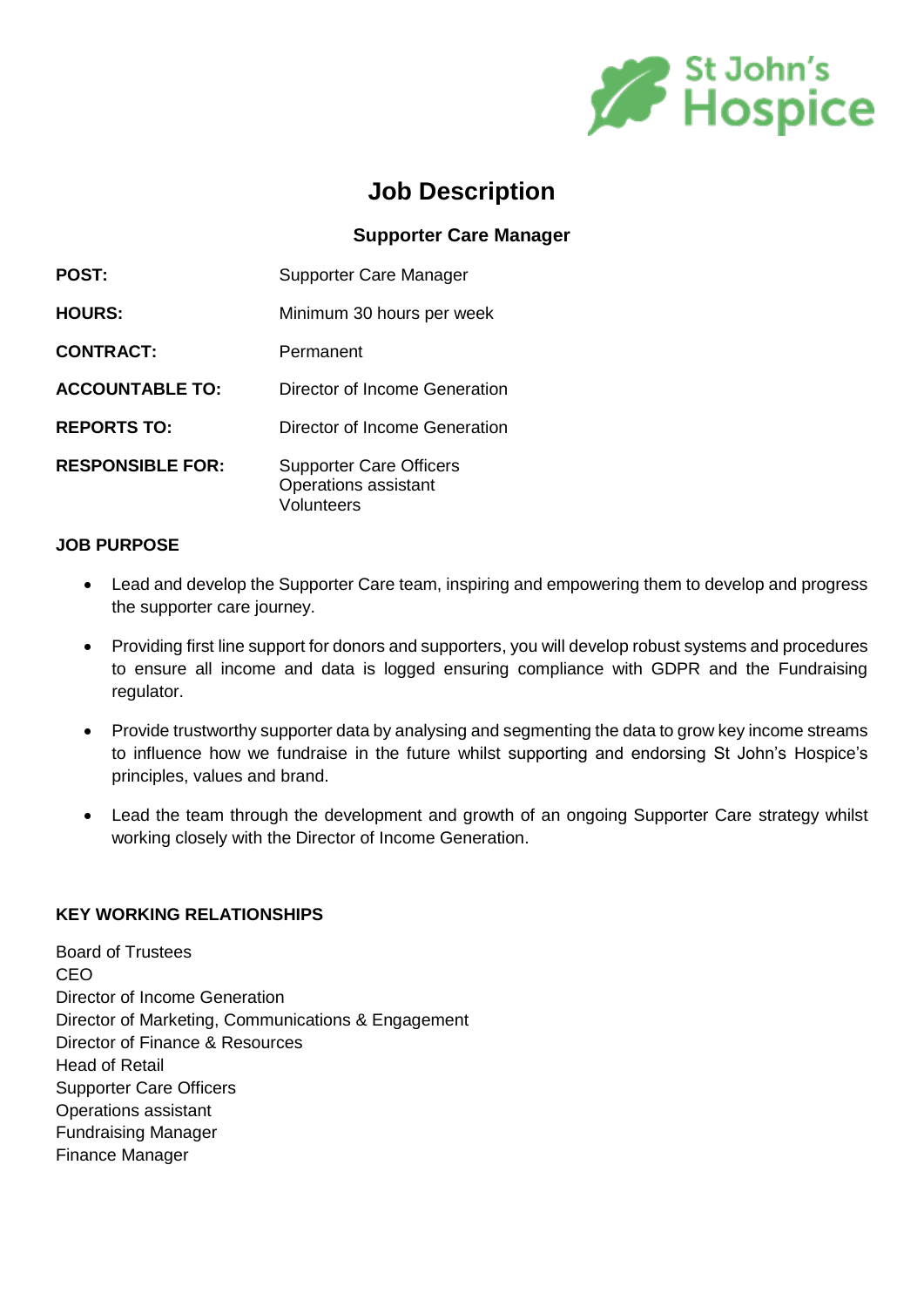#### **MAIN DUTIES**

- Lead the development of the Supporter Care strategy and Supporter contact strategy to include Service Level Agreements on such aspects as thank you letters, donor information requests and contact in conjunction with the Director of Income Generation.
- Create, implement and develop insight-driven supporter journeys and supporter-centric supporter journeys, including , regular giving, conversion, upgrade, cross selling and retention and reactivation journeys, which aim to increase engagement and drive long-term relationships.
- Develop robust systems and procedures and processes that are documented and regularly reviewed, as well as a suite of evaluation tools, as you work at the heart of the supporter care journey, using data to influence decisions within Income Generation.
- Provide excellent stewardship and stewardship management working closely with colleagues and following the Supporter Contact Strategy.
- Overall responsibility for the processing of all fundraising donations ensuring that all income is receipted, inputted onto the Hospice's database 'Donorflex' and then uploaded to Sage Finance to ensure accurate reporting on both systems.
- Manage the administration of fundraising platforms such as Just Giving, CAFOD, Amazon Smile, Facebook Donate etc. spotting opportunities to develop further integration with other systems
- Responsible for Gift Aid claims every quarter and ensuring the Hospice is compliant with HMRC and maximising on all potential claims from donors.
- Provide the Fundraising Team with regular reports on income, operational statistics and data insights for the team to utilise.
- Responsibility for all new starters and volunteers to be trained to a competent level on the Donorflex database
- Update and maintain the Hospice's database, producing reports and statistics regularly to influence decisions as required by the Director of Income Generation Senior Management Team and trustees
- Provide a professional supporter and customer care service ensuring that all telephone, email, , postal donations, information requests, queries or complaints are processed, fulfilled and recorded accurately, and promptly
- Line management to the supporter care administration team and overseeing their daily work.
- Responsibility for making sure that all statutory regulations (GDPR) and good working practises are being met across the team when handling data and donor preferences.
- Configuring and developing the Hospice database as such, that it is fit for purpose for use by the wider income generation team.
- Streamline administration processes where necessary to ensure maximum efficiency.
- Use the power of 'brand' and identity to ensure St John's is the charity of choice in our local community.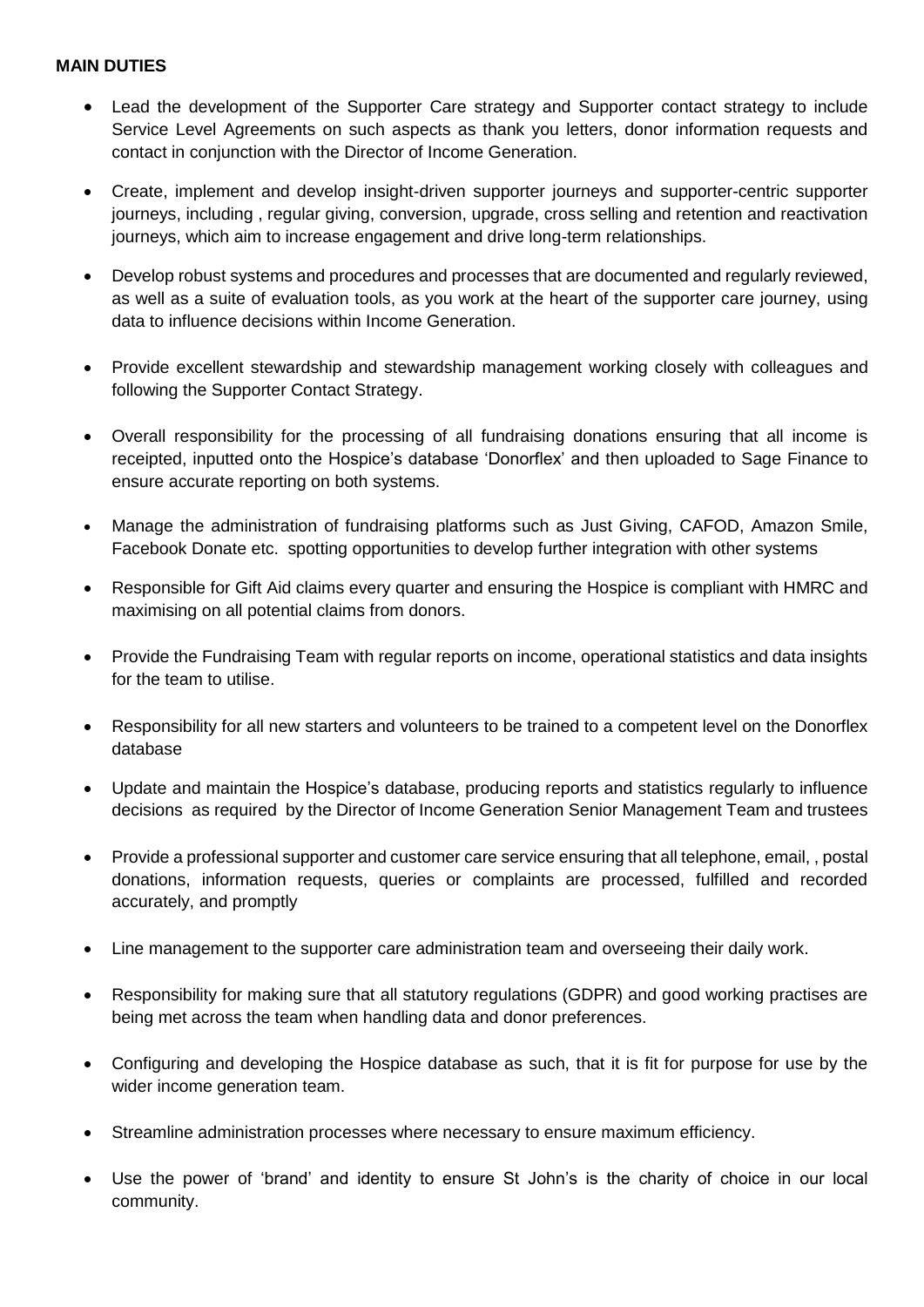- Keep appraised of other charity fundraising activities nationally and other local competing causes within the market
- Prepare data for mailing as per requirements of the income generation team, ensuring the data quality is an accurate and true reflection of the Hospice's supporters whilst being appropriate and accurate for both online and paper mailings.
- Cleanse database data on an agreed schedule to ensure records and donor preferences are kept upto-date plus set an agreed retention schedule to comply with GDPR.

## **LEADERSHIP AND DEPARTMENTAL MANAGEMENT**

- Help to embed the use of supporter data to drive fundraising insight and strategy.
- Be the Fundraising Team's first point of contact for upcoming systems development work, building a strong relationship with the hospice's Donorflex Account Manager.
- Ensure the supporter care team work against agreed performance indicators, schedules, ROI and budgets
- Provide leadership and direction for the team, including developing a volunteering team and optimising their contribution to the department.
- Responsibility for the development and upkeep of the Hospice fundraising database and it's usage within the wider team.
- To manage the Hospice database preferences in line with GDPR and take a lead role in ensuring that the wider fundraising team is compliant.
- Work closely with other departments within the Hospice, encouraging their support, collaboration and co-operation.
- Act as a representative of the Hospice in formal and informal ways, including attendance at functions and events as required.
- Use own initiative to manage work volumes and prioritise workload, seeking management support and guidance from the Director of Income Generation.
- Carry out annual performance reviews with staff, agreeing objectives and personal development plans as appropriate.

# **GOVERNANCE**

- Ensure the Supporter care department's activities are fully compliant with the Hospice ethos. This will entail an awareness of the legal requirements, agreed procedures and guidelines and with reference to HMRC regulations in respect of VAT and Trading implications, liaising with the Director of Income Generation and the Director of Finance and Resources.
- Ensure that all donor information is recorded on the Donorflex database and that all staff adheres to agreed data entry protocols and General Data Protection Regulations (GDPR) in line with Fundraising Regulator Standards.
- Ensure all financial procedures are carried out in accordance with audit requirements and in line with relevant Hospice policies, to ensure the correct allocation of income.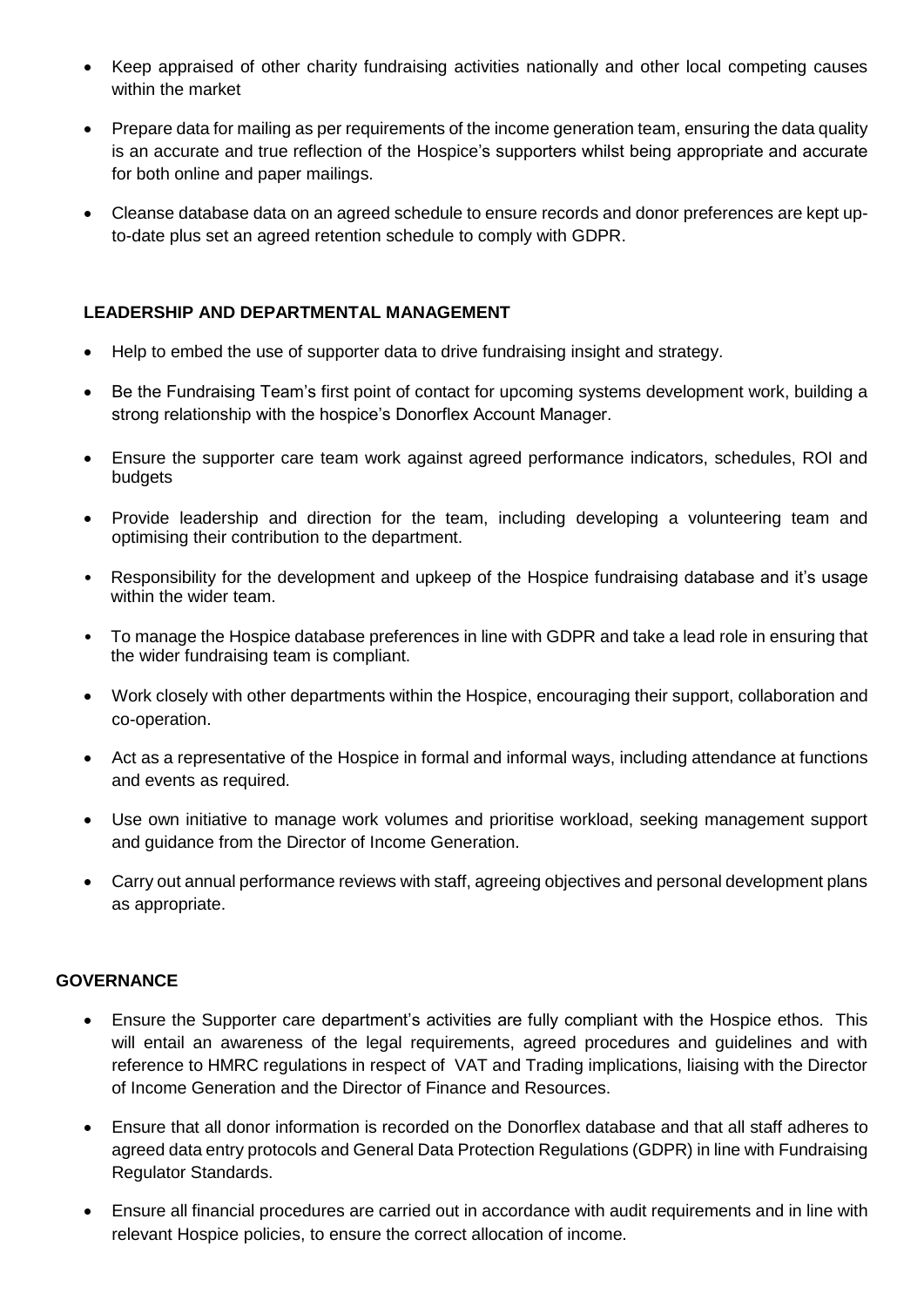- Manage and review all Risk Assessments within the Supporter Care Department, and review and update the Departmental Risk Register.
- Lead the GDPR training and compliance for Income Generation
- Manage Information Governance compliance within the team, identifying any breaches, communicating updates and training where necessary.
- Keep abreast of any changes in legislation and/or regulation relating to fundraising activities.

# **OTHER**

- Undertake any other tasks, duties or responsibilities as requested by your line manager or other senior manager, including the Board of Trustees and the Chief Executive.
- Employees must demonstrate commitment to their own personal development and are required to make a positive contribution to fundraising and raising the profile of the Hospice locally and nationally.
- Undertake any training or development required by the Hospice.
- Maintain an up to date working knowledge of relevant Hospice policies and procedures.
- Participate in the annual performance review programme.

# **STANDARD/ENHANCED DISCLOSURE REQUIREMENT**

#### **Standard**

# **DUTIES AND RESPONSIBILITIES TO ST. JOHN'S HOSPICE**

### **1. Confidentiality**

Each member of the Hospice staff is responsible for ensuring the confidentiality of any information relating to patients, personal information relating to staff, volunteers, supporters, visitors or contractors, financial information, commercial information, and for complying with all the requirements of the Data Protection Act and Caldicot Guidelines whilst carrying out the duties of the post. Any breaches in Hospice confidentiality will be dealt with by St. John's Hospice Disciplinary Procedure and may result in dismissal.

# **2. Health and Safety**

Each member of the St Johns Hospice staff is responsible for ensuring that they carry out the duties of their post in accordance with all appropriate Health and Safety legislation, guidance and procedures and they do not, by any act or omission on their part, create a threat to the Health and Safety of any other person.

#### **3. External Interests**

Each member of the St Johns Hospice staff is responsible for ensuring that any external interest they have do not conflict with the duties of their posts and they must disclose the external interest if this is likely to occur, or if they are in doubt about a possible conflict with their work. Each member of staff is reminded to refer to their employment contract in relation to any other secondary work that they may do alongside working for St John's Hospice and their obligations under the Working Time Directive.